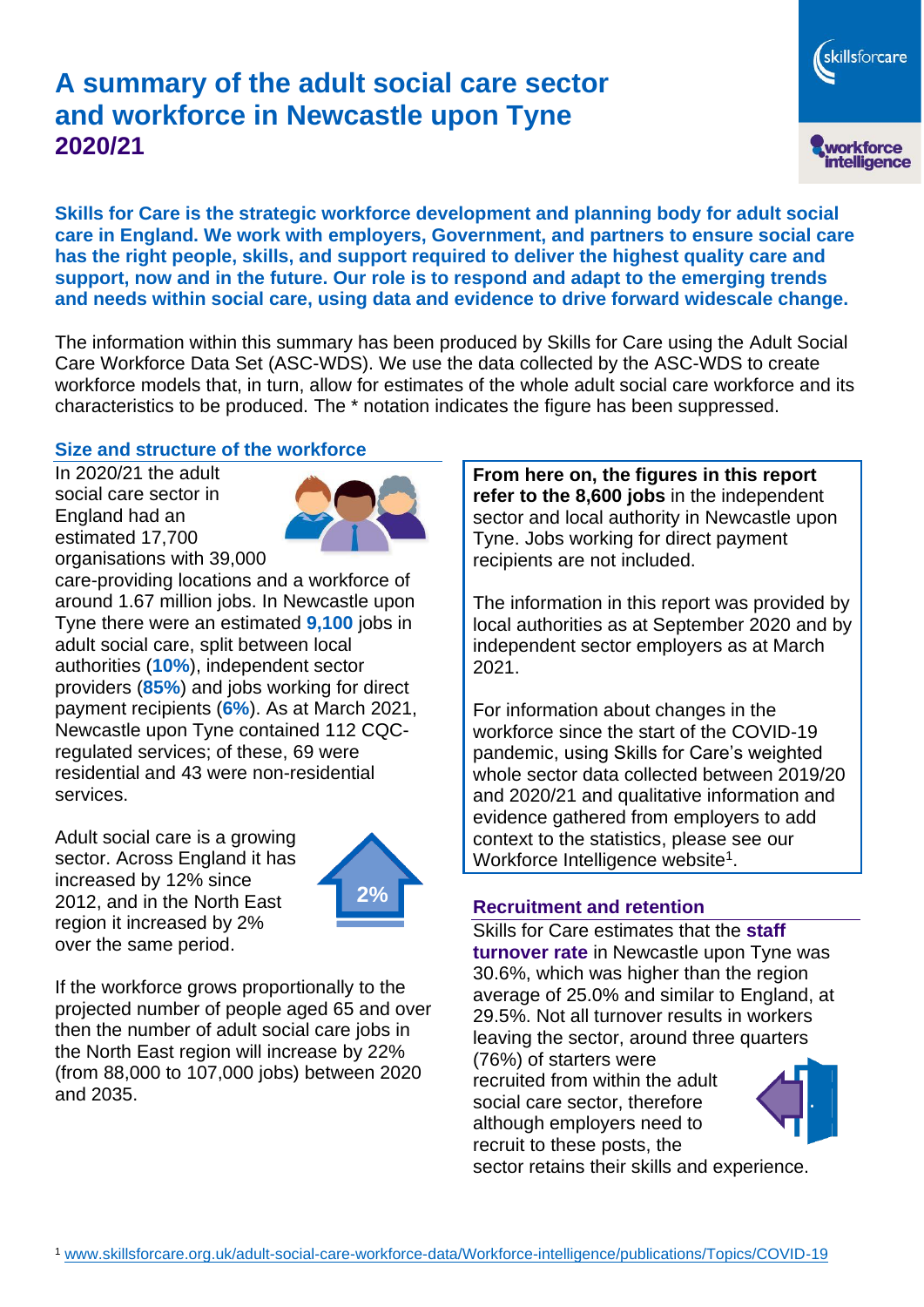Adult social care has an experienced 'core' of workers. Workers in Newcastle upon Tyne had on average **10.0 years of experience in the sector** and 84% of the workforce had been working in the sector for at least three years.

Using both workforce intelligence evidence and our links with employers and stakeholders across England, we know that recruitment and retention is one of the largest issues faced by employers. We have many resources and tools available to help, for example the 'Values-based recruitment and retention toolkit'<sup>2</sup> and 'Seeing potential: widen your talent pool'. <sup>3</sup> For more information please visit: [www.skillsforcare.org.uk/recruitment-retention](http://www.skillsforcare.org.uk/recruitment-retention)

### **Employment information**

We estimate Newcastle upon Tyne had **8,600** adult social care jobs employed in the local authority and independent sectors. These included 650 managerial roles, 425 regulated professionals, 6,300 direct care (including 5,400 care workers), and 1,200 other-non-care proving roles.

The average number of **sickness days** taken in the last year in Newcastle upon Tyne was 11.2, (10.2 in North East and 9.5 across England). With an estimated directly employed workforce of 8,200, this would mean employers in Newcastle upon Tyne lost approximately **92,000 days to sickness in 2020/21**. In England levels of staff sickness have nearly doubled over the course of the pandemic between 2019/20 and 2020/21, in total around 6 million extra days were lost to sickness than in the year before.

Less than a quarter (16%) of the workforce in Newcastle upon Tyne were on zero-hours contracts. Over half (57%) of the workforce usually worked full-time hours and 43% were part-time.

#### **Chart 1. Proportion of workers on zero hours contracts by area**

England North East Newcastle upon Tyne



### **Workforce demographics**

The majority (78%) of the workforce in Newcastle upon Tyne were female, and the average age was 44.4 years old. Workers



aged 24 and under made up 8% of the workforce and workers aged over 55 represented 27%. Given this age profile approximately 2,400 people will be reaching retirement age in the next 10 years.

Nationality varied by region, in England 83% of the workforce identified as British, while in the North East region this was 96%. An estimated 90% of the workforce in Newcastle upon Tyne identified as British, 3% identified as of an EU nationality and 7% a non-EU nationality, therefore there was a higher reliance on non-EU than EU workers.

### **Pay**



Table 1 shows the full-time equivalent annual or hourly pay rate of selected job roles in Newcastle upon Tyne (area), North East (region) and England.

All figures represent the independent sector as at March 2021, except social workers which represent the local authority sector as at September 2020. At the time of analysis, the National Living Wage was £8.72.

#### **Table 1. Average pay rate of selected job roles by area**

|                                 | England | Region  | Area    |
|---------------------------------|---------|---------|---------|
| Full-time equivalent annual pay |         |         |         |
| Social Worker <sup>t</sup>      | £37,100 | £35,000 | £36,900 |
| Registered nurse                | £33,600 | £32,400 | £31,600 |
| Hourly pay                      |         |         |         |
| National Living<br>Wage         | £8.72   | £8.72   | £8.72   |
| Senior care worker              | £10.00  | £9.79   | £10.00  |
| Care worker                     | £9.29   | £9.05   | £8.95   |
| Support and<br>outreach         | £9.53   | £9.36   | £9.29   |

†Local authority social workers only.

Please note that pay varies by sector, with local authority pay generally being higher than independent sector pay.

[www.skillsforcare.org.uk/vba](http://www.skillsforcare.org.uk/vba)